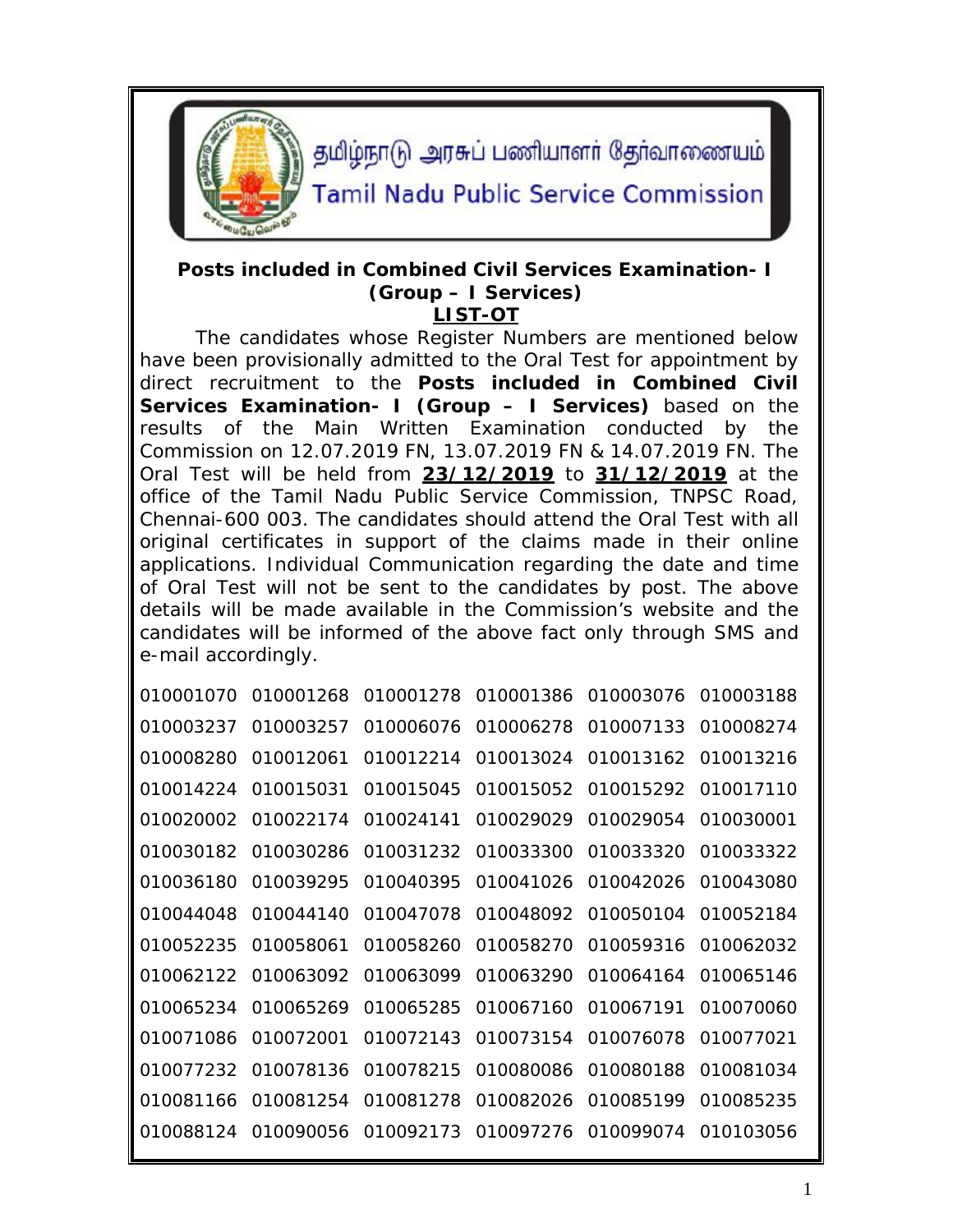| 010103168 | 010103174 010103280 |                     | 010104096 | 010104245                     | 010104283 |
|-----------|---------------------|---------------------|-----------|-------------------------------|-----------|
| 010106086 | 010106346           | 010106358           | 010107094 | 010109124                     | 010111168 |
| 010111230 | 010112032           | 010112182           | 010113057 | 010113227                     | 010114030 |
| 010114220 | 010114292           | 010114296           | 010115242 | 010116229                     | 010116312 |
| 010116358 | 010119224           | 010119226           | 010120006 | 010120033                     | 010120104 |
| 010120174 | 010121113           | 010121295           | 010122257 | 010123003                     | 010123086 |
| 010123104 | 010123190           | 010123240           | 010124034 | 010124155                     | 010125194 |
| 010125242 | 010126104           | 010126205           | 010126248 | 010126296                     | 010127028 |
| 010127108 | 010127142           | 010127306           | 010128014 | 010128081                     | 010128139 |
| 010128209 | 010129022           | 010129042           | 010129054 | 010129067                     | 010129204 |
| 010130032 | 010130088           | 010130272           | 010131194 | 010132175                     | 010132281 |
| 010133129 | 010133288           | 010134022           | 010134140 | 010135163                     | 010135177 |
| 010136210 | 010137066           | 010137125           | 010137180 | 010137182                     | 010137275 |
| 010138018 | 010138100           | 010139116           | 010139206 | 010139282                     | 010140231 |
| 010140270 | 010140292           | 010141125           | 010142016 | 010142170                     | 010143160 |
| 010143214 | 010144246           | 010145116           | 010145240 | 010146178                     | 010146301 |
| 010146341 | 010147192           | 010148143           | 010148161 | 010148164                     | 010148176 |
| 010148276 | 010149054           | 010150127           | 010151058 | 010151340                     | 010152190 |
| 010152312 | 010152327           | 010152329           | 010155038 | 010155119                     | 020003031 |
| 020004110 | 020007083           | 020018066           | 020020002 | 020025077                     | 020031107 |
| 020032124 | 020033074           | 020034075           | 020036196 | 020037174                     | 020037215 |
| 020039274 | 020042013           | 030203140           | 030216120 | 030218018                     | 040111137 |
| 050103250 |                     | 050108148 050113277 | 060102286 | 060104022                     | 060108266 |
| 060112375 | 060113286           | 060119174           | 060119243 | 060119298                     | 060122094 |
| 060122218 | 070103009           | 070104204           | 070105073 | 070109151                     | 070113050 |
| 070113185 | 070115281           | 070118035           | 070119025 | 070119086                     | 070119198 |
| 070121055 | 070122268           | 070123015           | 070124224 | 080110014                     | 080111170 |
| 080112246 | 080116222           | 090101270           | 100003046 | 100003220                     | 100004090 |
| 100008120 | 100011136           | 100011184           | 100011356 | 100016033                     | 100017181 |
| 100020186 | 100021230           | 100023015           | 100027269 | 100029012                     | 100029292 |
| 100030186 | 100030199           | 100031006           | 100032284 | 100034358                     | 100037193 |
| 100038164 | 100039217           | 100040136           | 100040297 | 110102250                     | 120110278 |
| 120112020 | 120113222           | 120113286           | 120119157 | 140103150                     | 140103226 |
| 140105113 | 150105080           | 150108183           |           | 150112189 170101296 170104014 |           |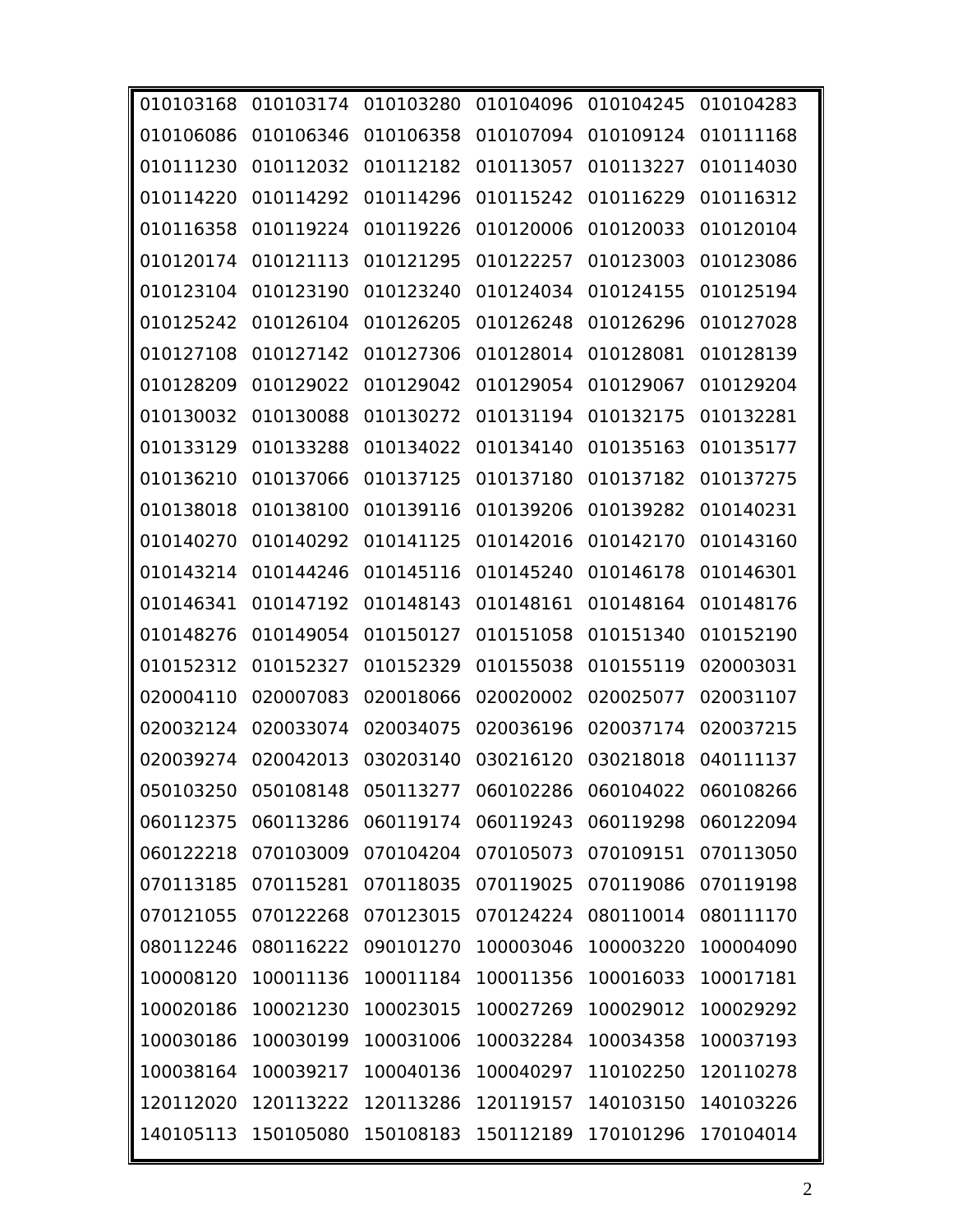|           |                     |     | 170104274 170107143 170118142 170119062 170125122 170130031 |  |
|-----------|---------------------|-----|-------------------------------------------------------------|--|
|           |                     |     |                                                             |  |
|           |                     |     | 200102253 210101155 210102030 210104278 210105290 210107028 |  |
|           |                     |     | 210108262 210110170 210111120 210111250 220108048 220112294 |  |
|           |                     |     | 230105274 230106150 230107199 240107275 240116186 250101023 |  |
|           |                     |     | 250103034 250104039 250104166 250107077 250107213 250123069 |  |
|           |                     |     | 250133046 260107006 260116070 260120264 270102146 270104032 |  |
|           |                     |     | 270107262 270114266 270115282 270117226 270118146 270120168 |  |
|           |                     |     | 270122280 280108180 280109011 280110190 280117141 280117290 |  |
|           |                     |     | 280123238 280124153 290101018 290106229 290112251 290112276 |  |
| 290120181 | 300102139           |     | 300107071 310106039 310111252 320102387                     |  |
|           | 320105132 320106386 | AND | 320107323                                                   |  |
|           |                     |     |                                                             |  |

## **NOTES:-**

- 1. Mere inclusion of the Register Numbers of candidates in the above list will not imply that the candidature has been fully considered for Oral Test.
- 2. The candidates whose Register numbers are found in the above list have been admitted provisionally to the Oral Test based on the marks obtained by them in the Main Written Examination and with reference to rule of reservation of appointments.
- 3. The admission of candidates to Oral Test is provisional subject to verification and acceptance of the claim in their online applications towards age, educational qualification, community, Differently abled category and PSTM etc., through original documents. If any of their claims are found to be false or incorrect, their online applications will be rejected, provisional admission to Oral Test will be cancelled and they will not be admitted to the next stage of selection.
- 4. The candidates who have appeared for the Main Written Examination and whose Register Numbers are not found in the above list have not been admitted to the Oral Test.
- 5. The admission of the above candidates to the Certificate Verification is purely provisional subject to the decision of the Commission and subject to the outcome or final orders to be passed by the Hon'ble High Court of Judicature at Madras in the WPs and other cases relating to this recruitment, if any, pending on the files of the Hon'ble High Court, Madras / Madurai Bench of Madras High Court.